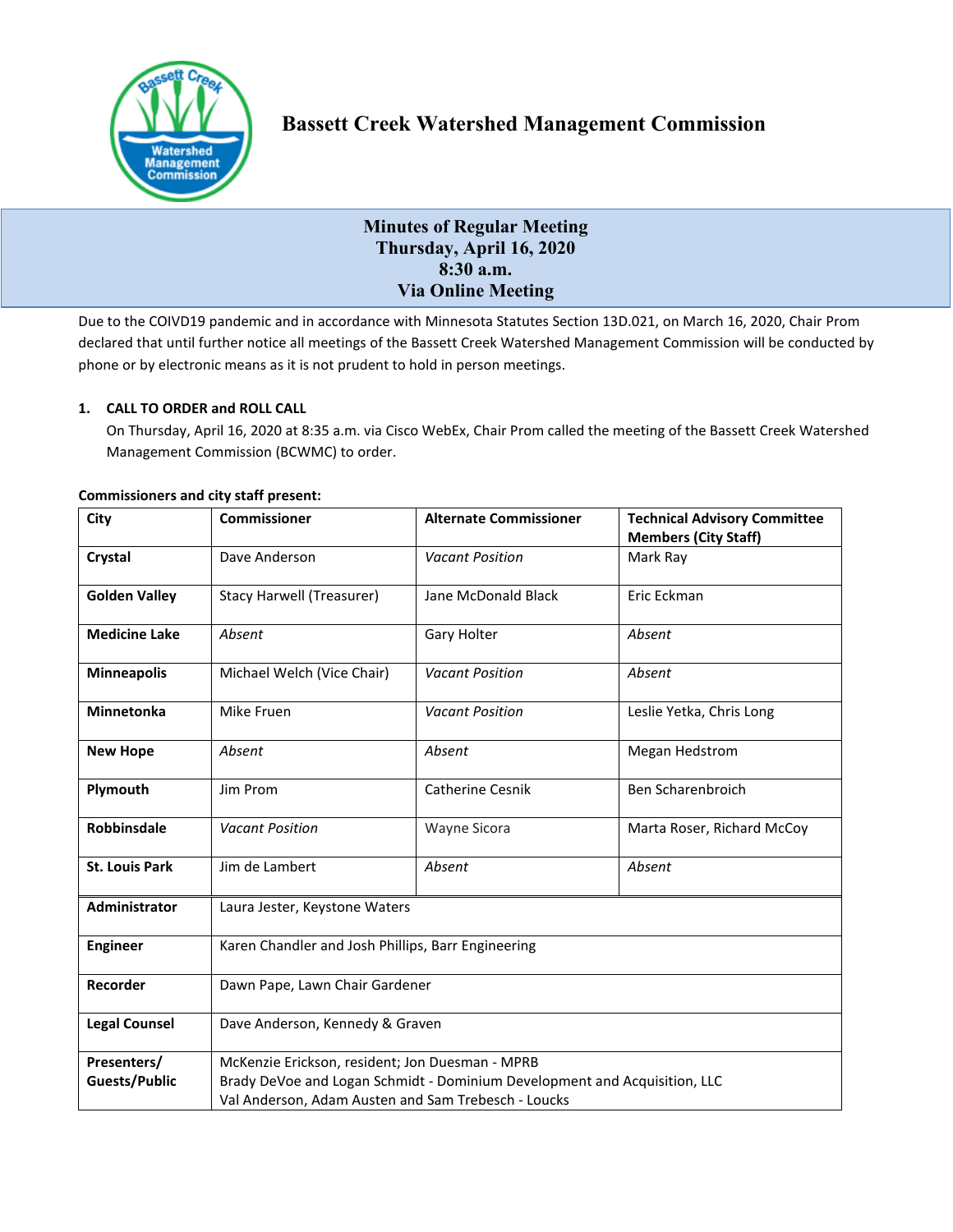# **2. PUBLIC FORUM ON NON-AGENDA ITEMS**

None.

#### **3. APPROVAL OF AGENDA**

**MOTION:** Commissioner Welch moved to approve the agenda. Alternate Commissioner Holter seconded the motion. Upon a vote, the motion carried 7-0, with the Cities of New Hope and Robbinsdale absent from the vote.

# **4. CONSENT AGENDA**

Commissioner Welch requested to remove "approval of updated data practices policy" from consent agenda.

The following items were approved as part of the consent agenda: March 19, 2020 commission meeting minutes, April financial report, payment of invoices, reimbursement request from St. Louis Park for Westwood Lake Improvement Project (WST-2), agreement with Three Rivers Park District for Medicine Lake Activities, grant agreement for Bryn Mawr Water Quality Improvement Project Clean Water Funds, grant agreement for Lawns to Legumes Neighborhood Demonstration Project in the Harrison Neighborhood, sub-grant agreement with Metro Blooms for Lawns to Legumes Grant Project, Education Committee Recommendations for 2020 Work Plan and Budget, contract with Lawn Chair Gardener for 2020 Educational Services, approval to execute contract for Curly-leaf Pondweed Control on Medicine Lake.

| TOTAL GENERAL FUND BALANCE                | 864,111.23     |
|-------------------------------------------|----------------|
|                                           |                |
|                                           |                |
| TOTAL CASH & INVESTMENTS ON-HAND (4/8/20) | 2,884,674.50   |
|                                           |                |
|                                           |                |
| CIP Projects Levied - Budget Remaining    | (4,974,126.93) |
|                                           |                |
|                                           |                |
| <b>Closed Projects Remaining Balance</b>  | (578, 500.14)  |
|                                           |                |
|                                           |                |
| 2012-2017 Anticipated Tax Levy Revenue    | 8,425.14       |
|                                           |                |
| 2018 Anticipated Tax Levy Revenue         | 11,050.60      |
|                                           |                |
| Anticipated Closed Project Balance        | (559, 024.40)  |
|                                           |                |

The general and construction account balances reported in the April 2020 Financial Report are as follows: **Checking Account Balance** 864,111.23

**MOTION:** Commissioner Welch moved to approve the consent agenda as amended. Alternate Commissioner Holter seconded the motion. Upon a vote, the motion carried 7-0, with the Cities of New Hope and Robbinsdale absent from the vote.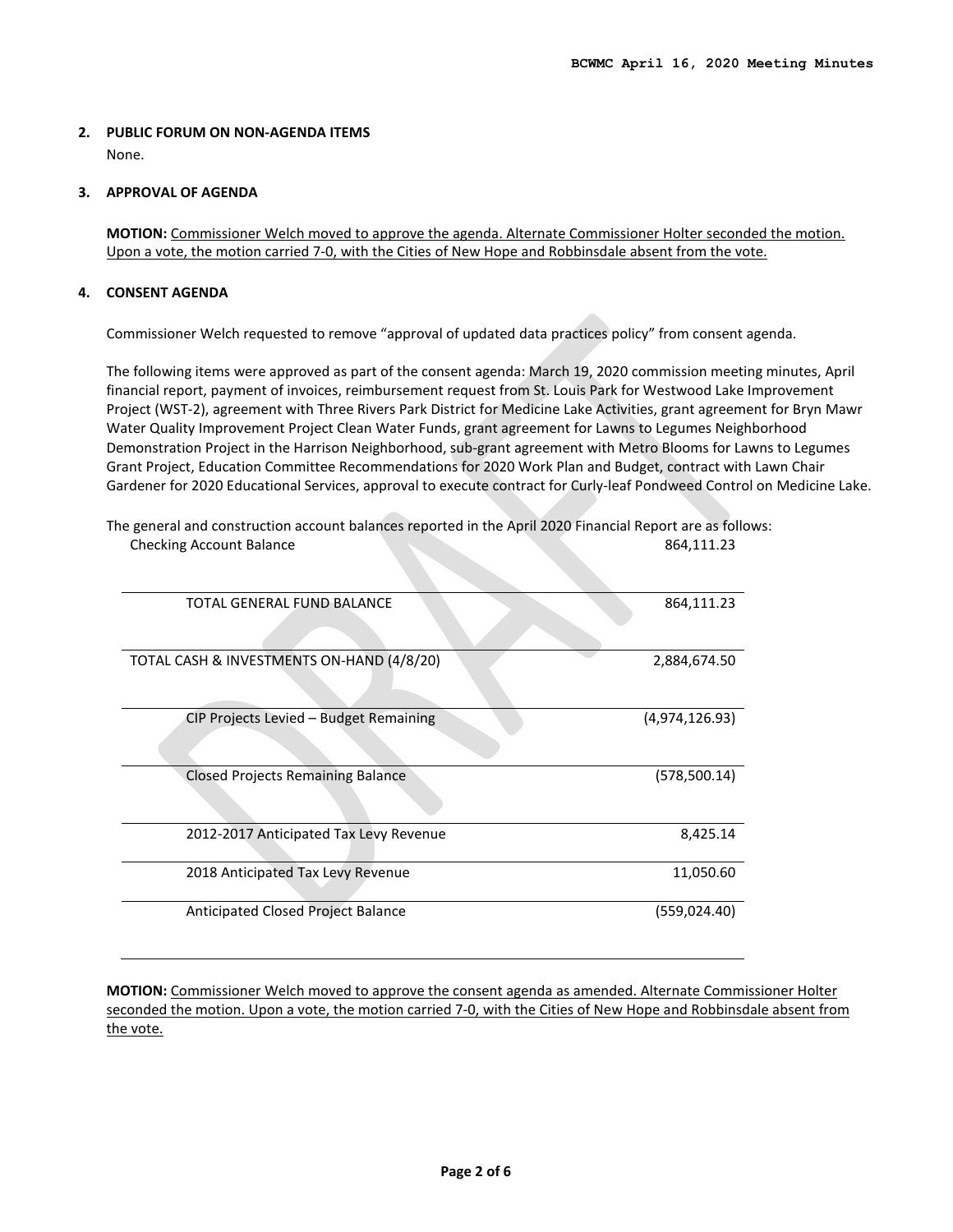#### **5. ORGANIZATIONAL MEETING**

**A. Consider Approval of Dominium Redevelopment Project and 90% Plans for BCWMC CIP Water Quality Project at Four Seasons Mall**

Administrator Jester explained that at the December 2019 meeting, Commissioners received a presentation on the proposed redevelopment at the old Four Seasons Mall site in Plymouth. The project plans for pollutant removals "above and beyond" those required by the Commission are now 90% complete and were reviewed by the Commission Engineers. The Commission Engineers recommend conditional approval of the redevelopment project, and conditional approval of the 90% plans for the CIP water quality project as expressed in the engineers' memo.

[Robbinsdale Alternate Commissioner Sicora joins the meeting]

Logan Schmidt with Dominium and Sam Trebesch with Loucks (Dominium's consulting engineering firm) presented a plan for the site including mixed-use housing, retail, and a park and ride. The site is currently a large strip mall and parking lot with the North Branch Bassett Creek running along the north and east edge of the site and a large wetland to the south. The proposed redevelopment plan will include four best management practices (BMPs) to improve water quality leaving the site via the North Branch Bassett Creek and entering Northwood Lake east of Highway 169. The BMPs to be built for "above and beyond" pollutant removals include a pond in the northwest corner of the development site, and a large pond and enhanced wetland at the southern edge of the site.

Commissioner Harwell asked about how the "treatment train" (the three ponds) worked together. Dominium answered that clean water won't prevent dirty water upstream from being treated, it will give it a second chance to be treated. Commission Engineer Chandler said that treatment scenario was accounted for in the P-8 modeling.

Commission Engineer Chandler reported that this development would remove two acres of impervious surfaces meaning there will be less total phosphorus leaving the site. She also reported that there is no floodplain filling, but rather, additional storage will be incorporated into the site. She also noted that rate control and erosion control requirements are being met. Engineer Chandler walked the commission through the significant phosphorus reductions including approximately 101.4 pounds above and beyond required removals. She also reviewed the proposed wetland improvements including grading, creating a meandering flow path, and islands. Commission Engineer Chandler indicated she is confident that at least 100 pounds of total phosphorus would be removed, even though different levels of phosphorus removal were calculated by Loucks vs. the Commission Engineer.

Commission Engineer Chandler summed up her review comments as presented in the review memo. Alternate Commissioner McDonald-Black asked if the "dollars per pound of phosphorus removal" was calculated. The Commission Engineers said they did not calculate that but after a quick calculation, it is estimated to be around \$500/pound of phosphorus.

There was discussion about the use of flexible treatment options, how the southern wetland would be altered to improve water quality treatment, and the underground parking component. Commission Engineer Chandler noted the wetland improvements provide significant pollutant removals calculated at 80 pounds total phosphorus.

Commission Attorney Dave Anderson confirmed that the agreement with Dominium specifies the requirement to achieve at least 100 pounds of total phosphorus removal above the required pollutant removal amounts. He noted the agreement includes itemized documentation and a hold back percentage that is tied directly to full completion of the CIP project.

Commission Engineer Chandler noted that if the comments in the review memo are addressed, she would expect the project to result in at least 100 pounds total phosphorus removal. However, if there are significant changes proposed by Dominium, the project would come back to the Commission.

**MOTION:** Commissioner Welch moved to authorize the Commission Engineer, in consultation with the Administrator, to provide administrative approval of the Dominium redevelopment project, including the CIP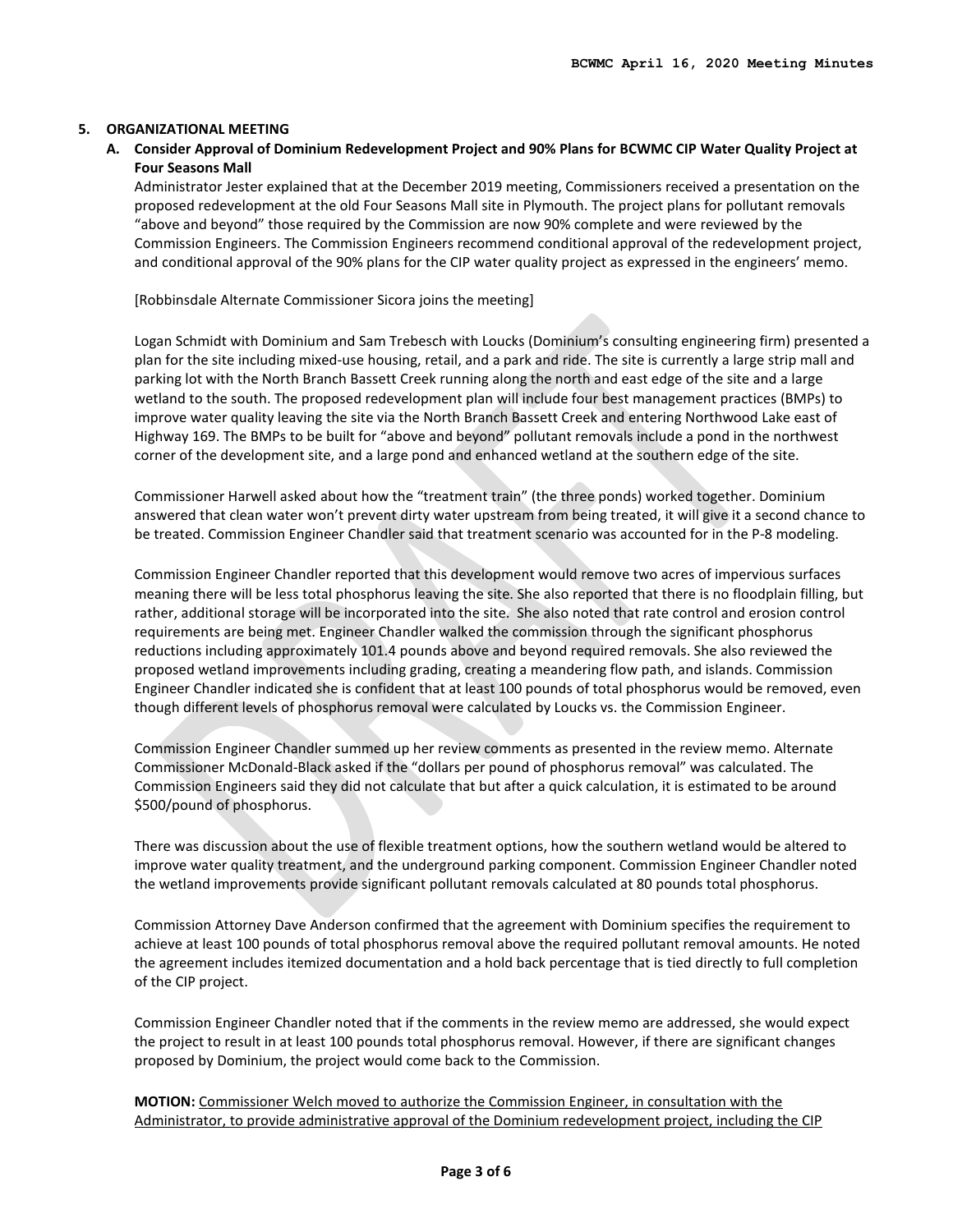components, once project plans are finalized. Commissioner Fruen seconded the motion. Upon a vote, the motion carried 8-0, with the City of New Hope absent from the vote.

#### **B. Consider Approval of Agreement with Dominium Regarding Capital Improvement Program Funds**

Administrator Jester reported that an agreement with Dominium is needed for the design, construction and maintenance of the CIP components of the redevelopment project. She noted the final agreement language was emailed to commissioners last night with changes tracked from the version sent with meeting materials. She noted the agreement was discussed and negotiated between BCWMC Legal Counsel and attorneys for Dominium, with input and review by herself and the Commission Engineers.

Commissioner Welch asked about the timing for approval of the agreement. Logan Schmidt from Dominium answered there is some flexibility. Commissioner Welch recommended that more time be given for commissioners to review the final agreement language and that this item be brought to the May meeting.

**C. Consider Approval of Agreement with City of Plymouth Regarding Dominium Redevelopment Project** This item was held until the May meeting so it could be considered in conjunction with the agreement with Dominium.

# **D. Review Draft Policy for Use of CIP Funds for Equipment Purchase**

Administrator Jester reminded commissioners that at the February meeting, commissioners discussed a TAC recommendation to add cost sharing of the purchase of a high-efficiency street sweeper to the 5-year CIP. Commissioners requested further information and development of a draft policy on using CIP funds to purchase equipment. Staff drafted a policy similar to a policy recently adopted by Shingle Creek and Elm Creek WMCs. Administrator Jester noted that approval of the policy can be considered independently of the street sweeper request from Plymouth in Item 5F below.

There was some discussion of the merit of the policy. Commissioner Welch stated that he didn't support the policy because it seems like a reactionary recommendation and not based on a Commission prioritization of CIP projects. Commissioners/Alternate Commissioners Harwell, Sicora, de Lambert, Holter and Anderson expressed support for the policy, noting that street sweeping and winter maintenance equipment upgrades are two of the few mechanisms for reducing chloride pollution, that it's good to have policies similar to adjacent organizations, that street sweeping is a well-known mechanism to reduce pollution flowing into impaired waters. Alternate Commissioner McDonald Black requested a cost-benefit analysis in order to help prioritize CIP funding.

[Commissioner Harwell departs.]

**MOTION:** Commissioner Fruen moved to approve the policy on the use of CIP funds for city equipment purchases. Alternate Commissioner Sicora seconded the motion.

Discussion: Chair Prom noted that this is a precedent setting decision; that this policy is in line with Commission purposes, and the street sweepers and other equipment upgrades are one very important way to reduce chlorides.

Upon a vote, the motion carried 6-2, with the Cities of Minneapolis and Golden Valley voting against the motion; and the City of New Hope absent from the vote.

#### **E. Consider Approval of TAC Recommendations on 5-year Capital Improvement Program**

# **i. Staff Memo on Street Sweeper Cost Share**

Administrator Jester noted that given the policy just approved, the Commission should consider Plymouth's request to add cost sharing a high efficiency street sweeper to the 5-year CIP. She noted that staff reviewed available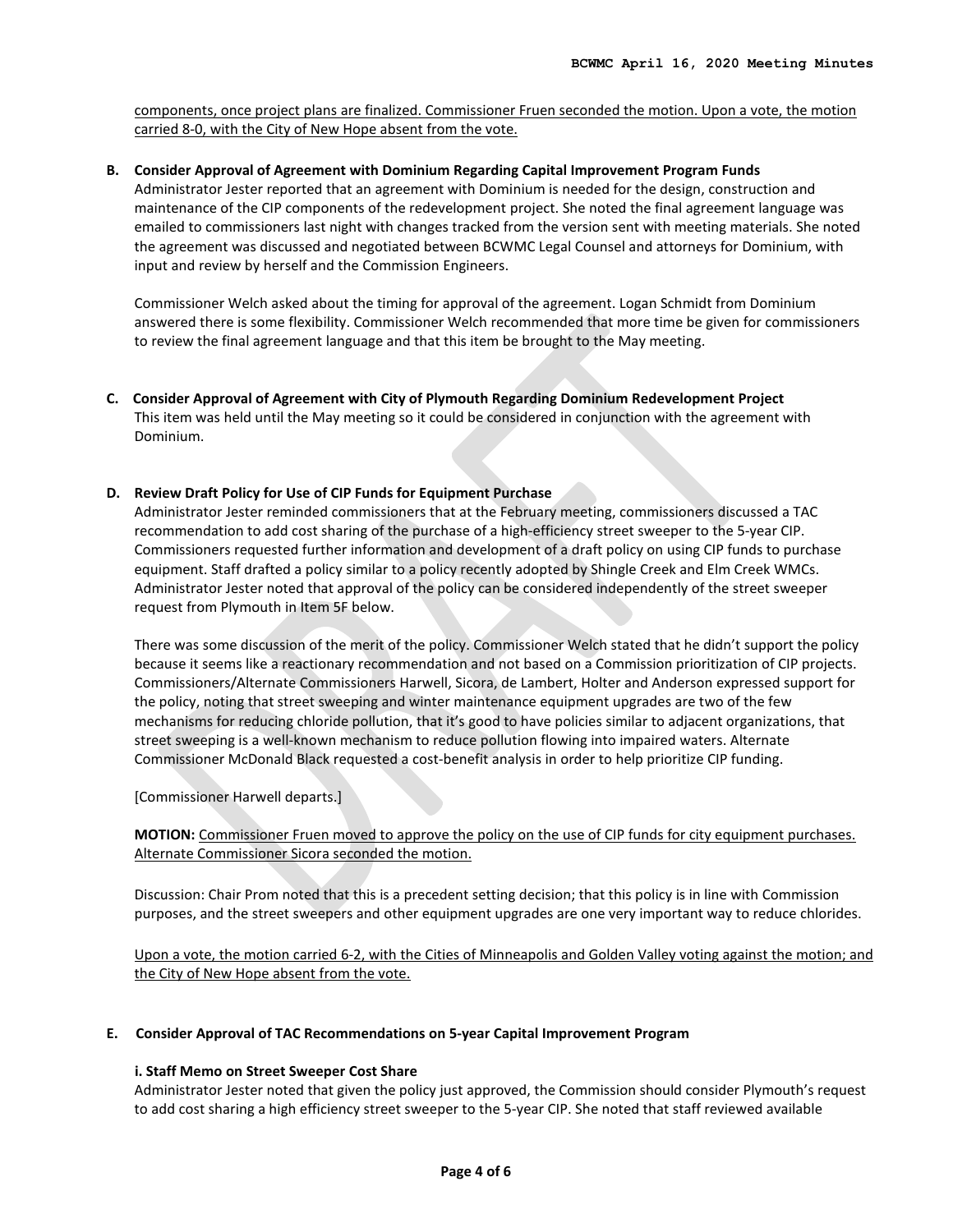literature on the pollution mitigating abilities of street sweeping which are presented in the memo with meeting materials. Additionally, Ben Scharenbroich (TAC member with Plymouth) informed the Commission that street sweeping is recognized by the Minnesota Pollution Control Agency as a viable best management practice. He shared a memo with additional information on the practice and expected pollutant removals in relation to costs. He also noted that in general, cities cannot sweep effectively until the ice and snow is out of the curb line but with this enhanced regenerative air sweeper, sweeping can start earlier. Mr. Scharenbroich continued to explain that in the Medicine Lake TMDL, street sweeping was listed as a practice to help meet the goals of the TMDL and that this sweeper could help address TMDLs for chloride in Parkers Lake, Plymouth Creek, and Bassett Creek. Finally, he shared that a City of Edina study found costs ranging between \$150-\$190/pound of phosphorus, which is very cost effective.

There was discussion about the various studies on effectiveness of street sweepers. Commission Engineer Chandler clarified that sweeping in the fall greatly reduces phosphorus and sweeping early in the spring reduces chloride. She mentioned that the added benefit of removing chloride even if the streets weren't completely clear is a great benefit. Mark Ray (TAC member with Crystal) noted that sweepers also reduce solids entering ponds and allow for less frequent pond dredging.

**MOTION:** Alternate Commissioner McDonald Black moved to approve adding to the CIP the cost sharing of a high efficiency street sweeper to the 2021 CIP list at a cost of \$75,000. Alternate Commissioner Sicora seconded the motion. Upon a vote, the motion carried 7-1, with the City of Minneapolis voting against the motion and the City of New Hope absent from the vote.

# **ii. [TAC Recommended 5-year CIP and Project Fact Sheets](http://www.bassettcreekwmo.org/download_file/view/4211/518)**

Administrator Jester reminded commissioners that the complete 5-year CIP needs to be set as it impacts the minor plan amendment and public hearing slated for the May meeting. She also noted approving the projects to be included on the 5-year CIP is a separate decision from setting the 2021 maximum levy which would happen after review of the feasibility studies for the 2021 projects at the May and June meetings.

Administrator Jester gave a brief overview of the Crane Lake Chloride Reduction Project and Leslie Yetka (TAC member with Minnetonka) explained that the previous Crane Lake Improvement Project wasn't successful at finding a viable strategy for chloride management, so they are looking at alternatives such as re-using the brine runoff from Ridgedale Mall. Chris Long (Minnetonka) stated he wanted to explore brining and expand the discussion with Met Council. He noted the mall site presents a great opportunity to address chlorides. Commissioner Welch noted support for the project.

Mr. Scharenbroich provided an overview of the proposed Plymouth Creek Restoration Project from Old Rockford Rd. to Vicksburg Lane, which would include a partnership with an adjacent school and would hopefully engage private residents along the creek.

**MOTION:** Commissioner Welch moved to approve the TAC's recommendations on the 5-year CIP. Alternate Commissioner Sicora seconded the motion. Upon a vote, the motion carried 8-0, with the City of New Hope absent from the vote.

# **F. Review Draft Feasibility Study for Main Stem Lagoon Dredging Project**

Chair Prom tabled this item until the May meeting.

#### **6. Communications**

A. Administrator's Report

i. Adjusted Hennepin County Max Tax Levy Timeline – no decision needed until June Commission meeting